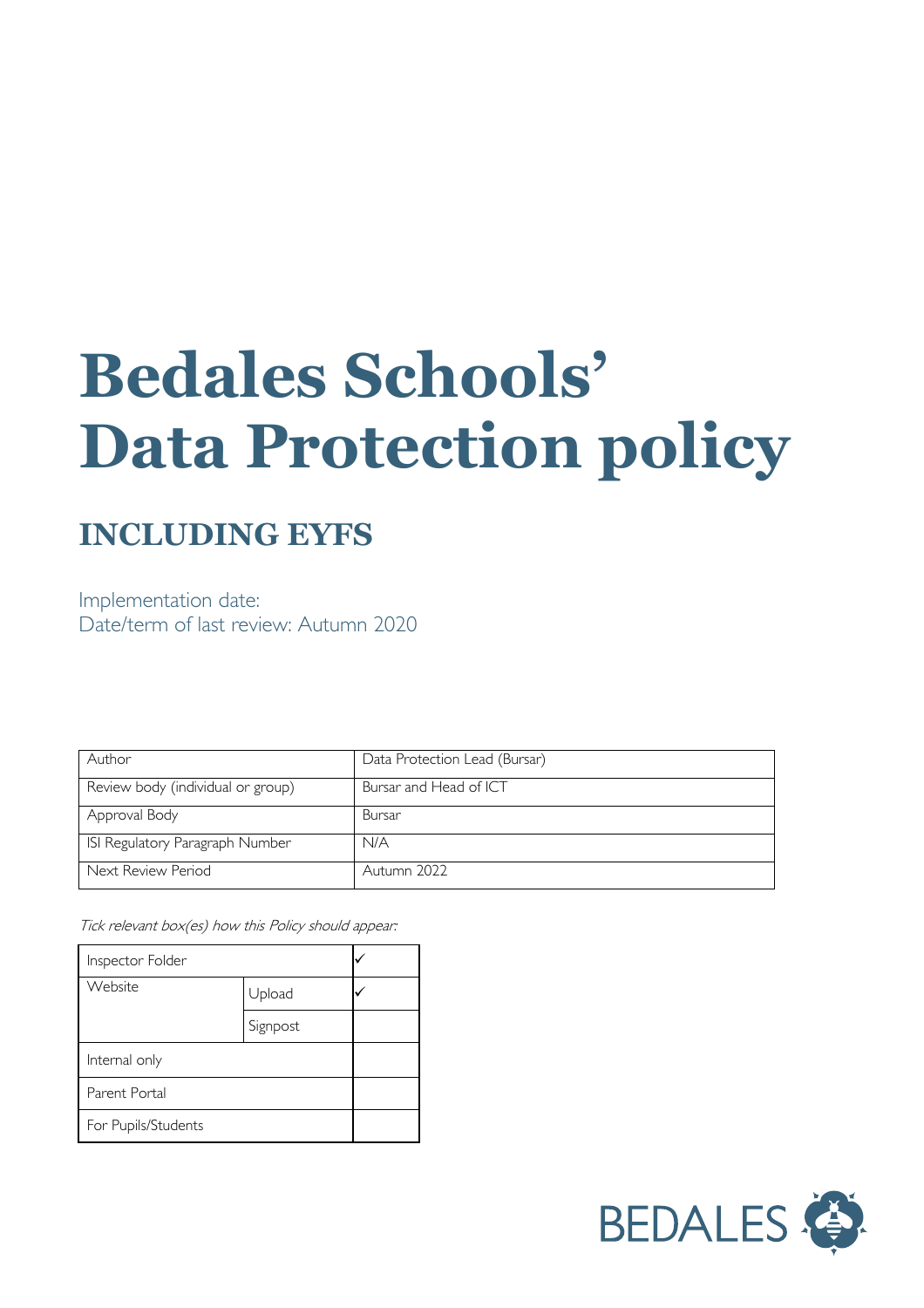### **Data Protection Policy**

#### **INTRODUCTION**

- This policy is intended to provide information about how the school will use (or "process") personal data about individuals including current, past and prospective pupils; and their parents, carers or guardians (referred to in this policy as "parents").
- It applies in addition to the school's terms and conditions, and any other information the school may provide about a particular use of personal data, including e.g. the school's policy on taking, storing and using images of children.
- Anyone who works for, or acts on behalf of, the school (including staff, volunteers, governors and service providers) should also be aware of and comply with the school's data protection policy for staff, which also provides further information about how personal data about those individuals will be used.

#### WHO WE ARE

• For the purposes of Data Protection legislation, the school has notified the Information Commissioner's Office of its processing activities. The "Data Controller" is Bedales School, our registration number is Z6387153 and its registered address is Church Road, Steep, Petersfield, Hampshire GU32 2DG.

#### RESPONSIBILITY FOR DATA PROTECTION

- The School has appointed the Bursar as the lead for Data Protection
- However all staff have a responsibility to ensure they process any personal data in accordance with this policy in particular ensuring it is adequate, relevant and not excessive; accurate and upto-date
- All staff must ensure that any data is secured (i.e. using passwords, encryption, adequately protecting paper copiers of data etc.) As such any personal data must not be stored outside of school-approved ICT systems.

#### GENERAL PRINCIPLES

The school is committed to fulfilling its obligations as a "Data Controller" under Data Protection Law to ensure all personal data is:

- Obtained and processed fairly and lawfully;
- Obtained only for the specified and lawful purposes and shall be processed for limited purposes;
- Adequate, relevant and not excessive in relation to the purpose for which it is obtained;
- Accurate and kept up to date;
- Not be kept for longer than necessary:
- Processed in accordance with the rights of the data subject under the Data Protection Act 1998;
- Kept secure; and
- Shall not be transferred outside the European Union unless that country provides adequate levels of protection for the rights of the data subject

#### TYPES OF PERSONAL DATA PROCESSED BY THE SCHOOL

• The school may process a wide range of personal & special category (previously known as "sensitive personal data") data about individuals including current, past and prospective pupils and their parents as part of its operation, including by way of example:

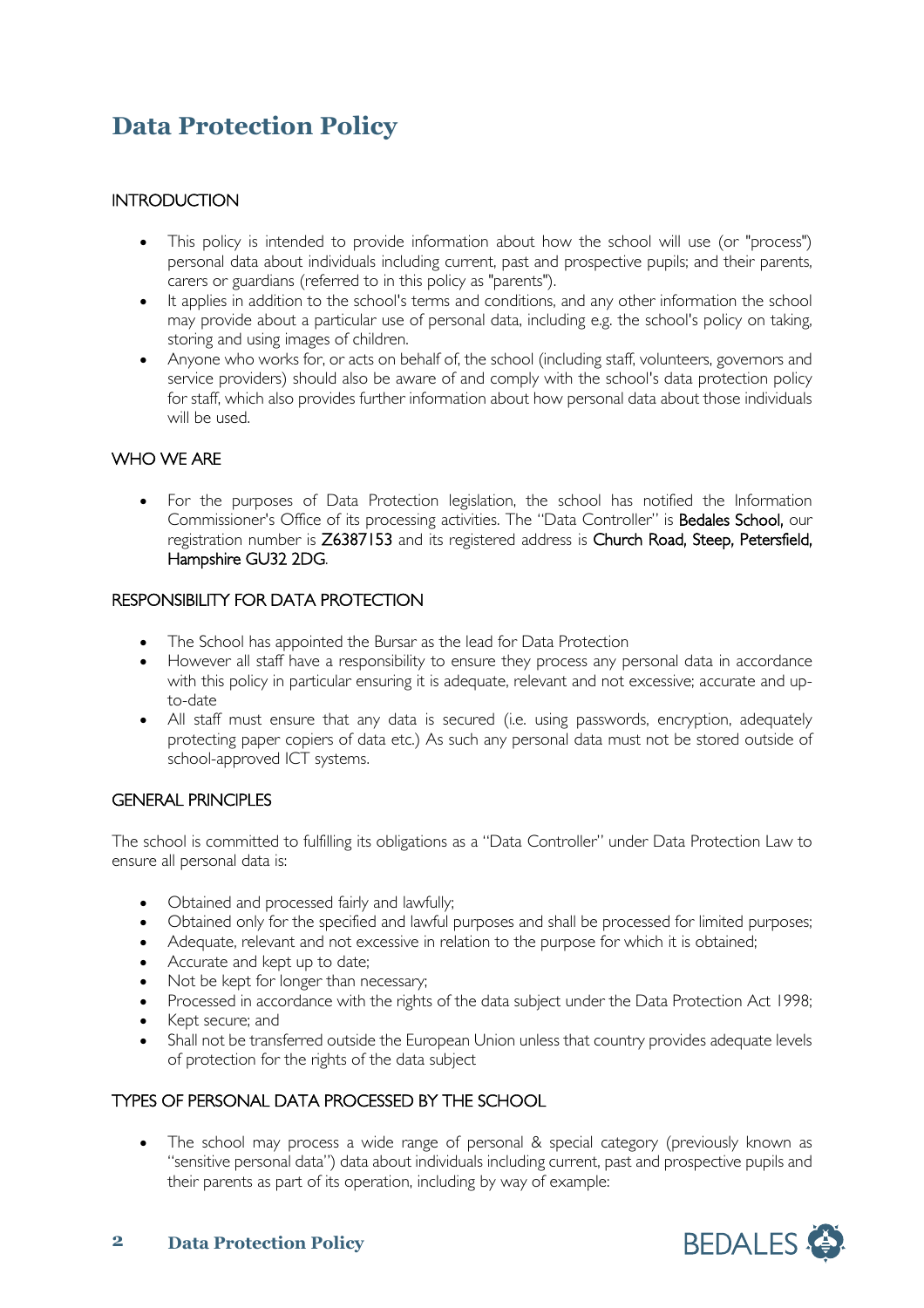- o Names, addresses, telephone numbers, e-mail addresses and other contact details;
- 
- o Car details (about those who use our car parking facilities);<br>o biometric information, which will be collected and used by biometric information, which will be collected and used by the school in accordance via thumbprint scanning for the purpose of recording day pupil attendance at school.
	- We store all pupil biometric data securely for the purposes of identification only. Pupil biometric data is only processed for the purposes for which it was obtained, and which have been notified to pupils' parents or legal guardians, and it is not unlawfully disclosed to third parties.
	- Parents may withdraw their consent in writing or online at any time. Pupils may also opt out of the use of their own biometric information at any time.
	- **The automated recognition software which Bedales Schools uses for the** purposes of processing biometric data turns the pupil's thumbprint into a mathematical algorithm. The image of the finger print itself is then deleted meaning that the information which is stored cannot be used to recreate the original image of the thumbprint.
- o Bank details and other financial information, e.g. about parents who pay fees to the school;
- o Past, present and prospective pupils' academic, disciplinary, admissions and attendance records (including information about any special needs), and examination scripts and marks;
- o Where appropriate, information about individuals' physical & mental health, and contact details for their next of kin;
- o References given or received by the school about pupils, and information provided by previous educational establishments and/or other professionals or organisations working with pupils; and
- o Images of pupils (and occasionally other individuals) engaging in school activities, and images captured by the school's CCTV system (in accordance with the school's policy on taking, storing and using images of children);
- o Generally, the school receives personal data from the individual directly (or, in the case of pupils, from parents). However in some cases personal data may be supplied by third parties (for example another school, or other professionals or authorities working with that individual), or collected from publicly available resources.
- o the school may, from time to time, need to process "sensitive personal data" regarding individuals. Sensitive personal data includes information about an individual's physical or mental health, race or ethnic origin, political or religious beliefs, sex life, trade union membership or criminal records and proceedings. Sensitive personal data is entitled to special protection under the Act, and will only be processed by the school with the explicit consent of the appropriate individual, or as otherwise permitted by the Act.

#### USE OF PERSONAL DATA BY THE SCHOOL

- The school will use (and where appropriate share with third parties) personal & special category data about individuals for a number of purposes as part of its operations, including as follows:
	- o For the purposes of pupil selection and to confirm the identity of prospective pupils and their parents;
	- o To provide education services (including SEN), career services, and extra-curricular activities to pupils; monitoring pupils' progress and educational needs; and maintaining relationships with alumni and the school community;
	- o For the purposes of management planning and forecasting, research and statistical analysis, and to enable the relevant authorities to monitor the school's performance;
	- o To give and receive information and references about past, current and prospective pupils, including relating to outstanding fees or payment history, to/from any educational institution that the pupil attended or where it is proposed they attend; and to provide references to potential employers of past pupils;
	- o To enable pupils to take part in national or other assessments, and to publish the results of public examinations or other achievements of pupils of the school;

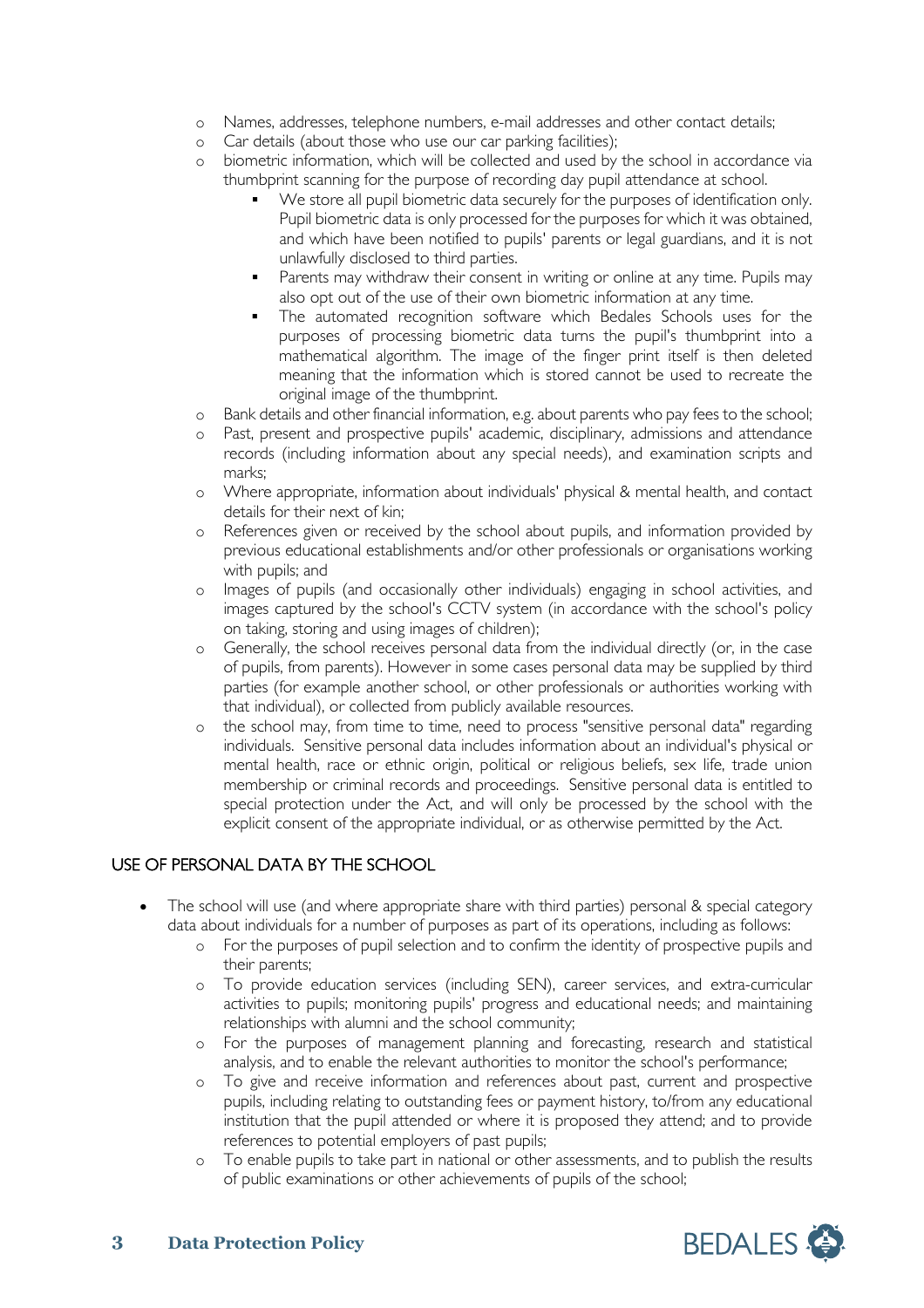- o To safeguard pupils' welfare and provide appropriate pastoral (and where necessary, medical) care, and to take appropriate action in the event of an emergency or accident, including by disclosing details of an individual's medical condition where it is in the individual's interests to do so, for example for medical advice, insurance purposes or to organisers of school trips;5
- o To monitor (as appropriate) use of the school's ICT and communications systems in accordance with the school's ICT: acceptable use policy;
- o To make use of photographic images of pupils in school publications, on the school website and (where appropriate) on the school's social media channels in accordance with the school's policy on taking, storing and using images of children;
- o For security purposes, and for regulatory and legal purposes (for example child protection and health and safety) and to comply with its legal obligations; and
- o Where otherwise reasonably necessary for the school's purposes, including to obtain appropriate professional advice and insurance for the school.

#### KEEPING IN TOUCH AND SUPPORTING THE SCHOOL

- The school will use the contact details of parents, alumni and other members of the school community to keep them updated about the activities of the school, including by sending updates and newsletters, by email and by post. Unless the relevant individual objects, the school may also:
	- Share personal data about parents and/or alumni, as appropriate, with our linked charities set up to help establish and maintain relationships with the school community, such as the John Badley Foundation and the Bedales Grants Trust Fund.
	- Contact parents and/or alumni (including via the organisations above) by post and email in order to promote and raise funds for the school and, where appropriate, other worthy causes;
	- Collect information from publicly available sources about parents' and former pupils' occupation and activities, in order to maximise the school's fundraising potential.
	- Should you wish to limit or object to any such use, or would like further information about them, please contact the Bursar in writing.

#### RIGHTS OF ACCESS TO PERSONAL DATA ("SUBJECT ACCESS REQUEST")

- Individuals have the right under the Act access to personal data about them held by the school, subject to certain exemptions and limitations set out in the Act. Any individual wishing to access their personal data should put their request in writing to the Bursar.
- The school will endeavour to respond to any such written requests (known as "subject access requests") as soon as is reasonably practicable and in any event within statutory time-limits. The school may charge an administration fee of up to £10 for providing this information.
- You should be aware that certain data is exempt from the right of access under the Act. This may include information which identifies other individuals, or information which is subject to legal professional privilege. The school is also not required to disclose any pupil examination scripts (though examiners' comments may fall to be disclosed), nor any reference given by the school for the purposes of the education, training or employment of any individual.
- Pupils can make subject access requests for their own personal data, provided that, in the reasonable opinion of the school, they have sufficient maturity to understand the request they are making. Pupils aged 12 or over are generally assumed to have this level of maturity, although this will depend on both the child and the personal data requested. All subject access requests from pupils will therefore be considered on a case by case basis.
- A person with parental responsibility will generally be expected to make a subject access request on behalf of younger pupils. A pupil of any age may ask a parent or other representative to make a subject access request on his/her behalf.